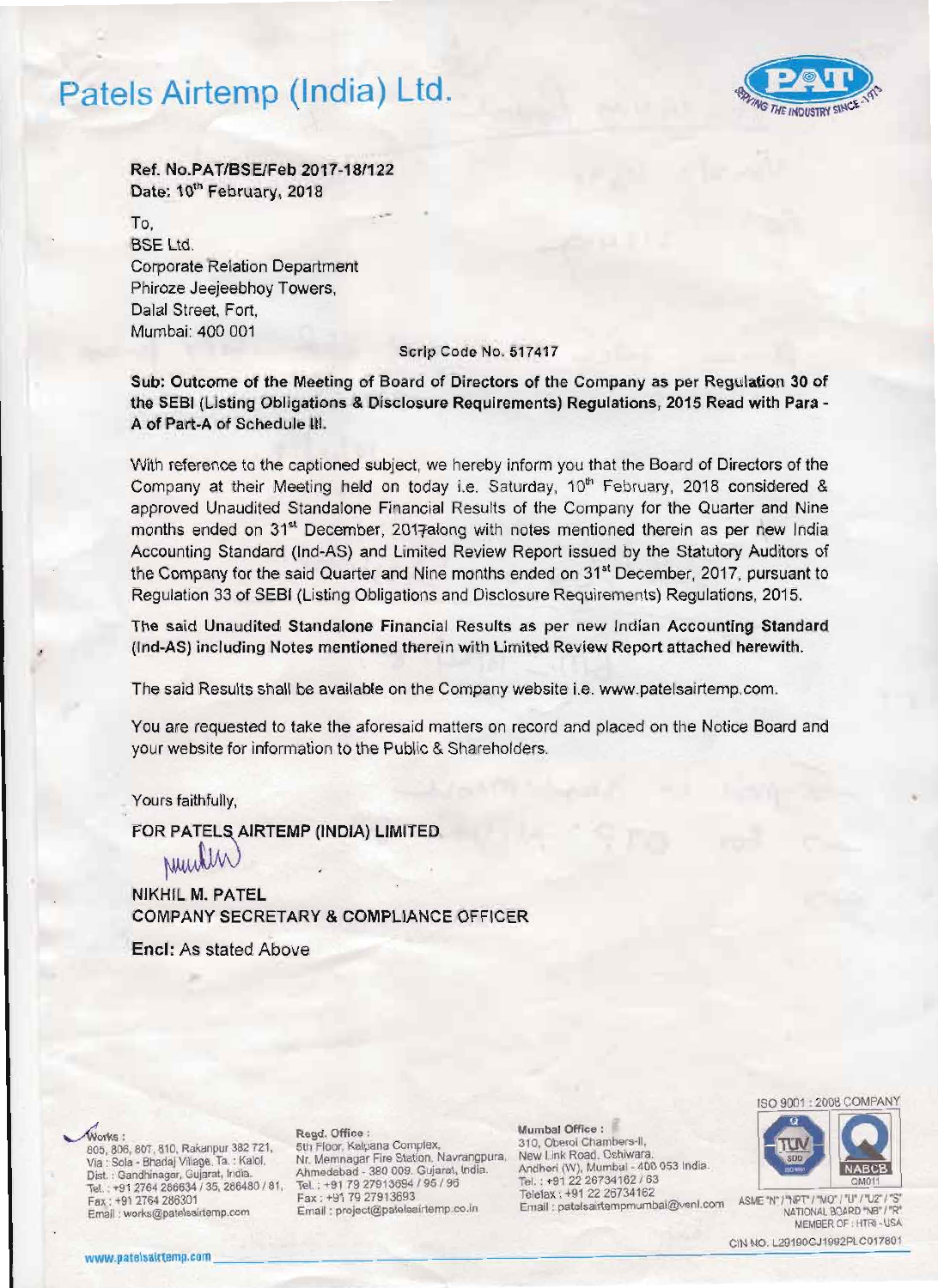# SHAH & SHAH ASSOCIATES CHARTERED ACCOUNTANTS

702, ANIKET, Nr. MUNICIPAL MARKET,<br>C.G. ROAD, NAVRANGPURA,<br>AHMEDABAD - 380 009. PHONE: 26465433 FAX: 079 - 26406983 Email: ca@shahandshah.co.in

## limited Review Report

To the Board of Directors of, PATELS AIRTMEP (INDIA) LTD: Ahmedabad

We have reviewed the accompanying statement of unaudited results of PATELS AIRTEMP (INDIA) LTD ("the Company") for the quarter and nine months ended  $31<sup>st</sup>$  December 2017 ('the Statement") being submitted by the company pursuant to the requirements of Regulation 33 of the SEBI (Listing obligations & Disclosure Requirements) Regulation, 2015, read with SEBI circular No. CIR/CFD/FAC/62/2016 dated 5<sup>th</sup>July,2016. This Statement is the responsibility of the Company's Management and approved by the Board of Directors. Our responsibility is to issue a report on the Statement based on our review

We conducted our review in accordance with the Standard on Review Engagement (SRE) 2410, "Review of Interim Financial information performed by the Independent Auditor of the entity" issued by the Institute of Chartered Accountants of India. This standard requires that we plan and perform the review to obtain moderate assurance as to whether the flnanclal statements are free of material misstatement. A review is limited primarily to inquiries of Company personnel and analytical procedures applied to financial data and thus provide less assurance than an audit. We have not performed an audit and accordingly, we do not express an audit opinion.

We have not audited or reviewed the accompanying results and other financial information for the quarter and nine months ended  $31<sup>st</sup>$  December, 2016 which has been prepared solely based on the information compiled by the Management.

Based on our review conducted as above, nothing has come to our attention that causes us to believe that the accompanying statement of unaudited financial results prepared in accordance with the Applicable Indian Accounting Standards prescribed under Section 133 of the Companies Act,2013 and other accounting principles generally accepted In India and other recognized accounting practices and policies has not disclosed the information required to be disclosed in terms of Regulation 33 of the Securities and Exchange Board of Indla(Listing Obligations and Disclosure Requirements) Regulation, 2015 read with SEBI Circular No. CIR/CFD/FAC/62/2016 Dated  $5<sup>th</sup>$  July, 2016 including the manner in which it is to be disclosed, or that it contains any material mlsstatement.



Place : Ahmedabad **PARTNER**<br>Date : 10<sup>th</sup> February, 2018 Membership Number Date :  $10^{th}$  February, 2018 Membership Number: 100 422

For SHAH & SHAH ASSOCIATES Chartered Accountants Firm Regn. No. 113742W

 $N. c. 197$  ~

VASANT C, TANNA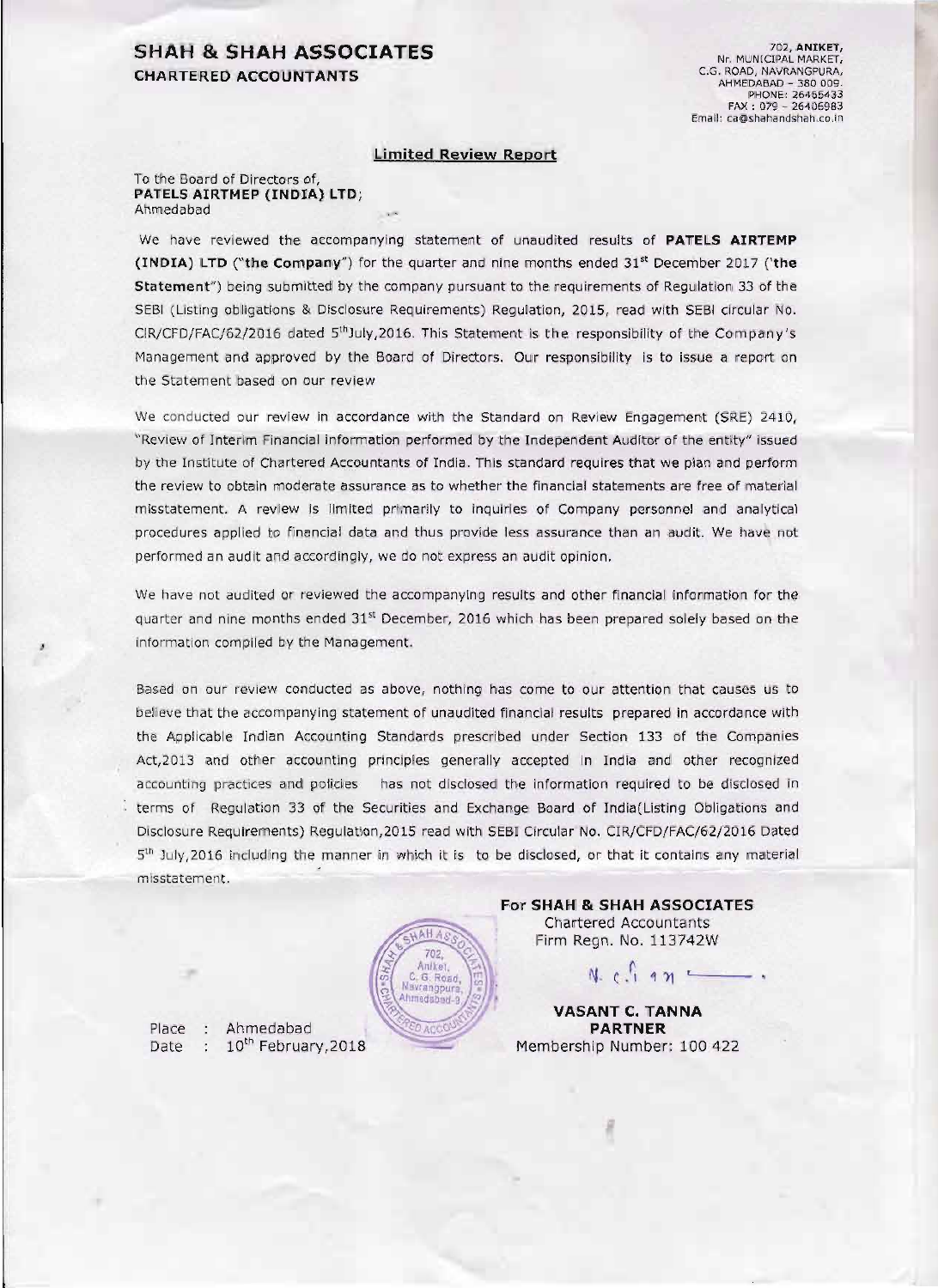# Patels Airtemp (India) Ltd.



## STATEMENT OF UNAUDITED STANDALONE FINANCIAL RESULTS FOR THE OUARTER AND NINE MONTHS ENDED 31ST DECEMBER, 2017

|                |                                                                                                 | (Rs. In Lakhs except EPS) |              |              |                          |                |
|----------------|-------------------------------------------------------------------------------------------------|---------------------------|--------------|--------------|--------------------------|----------------|
| Sr.<br>No.     | $\sim 10^{10}$<br><b>Particulars</b>                                                            | Quarter ended             |              |              | <b>Nine Months ended</b> |                |
|                |                                                                                                 | 31/12/2017                | 30/09/2017   | 31/12/2016   | 31/12/2017               | 31/12/2016     |
|                |                                                                                                 | <b>Unaudited</b>          |              |              |                          |                |
| $\mathbf{1}$   | Income                                                                                          |                           |              |              |                          |                |
|                | Revenue from Operations (Refer Note No. 5 below)                                                | 4854.38                   | 3888.91      | 2733.6       | 9925.12                  | 8618.09        |
|                | Other Operating Income                                                                          | 148.19                    | 156.00       | 124.24       | 418.07                   | 386.08         |
|                | a) Total Revenue from Operations (Net)                                                          | 5002.57                   | 4044.91      | 2857.84      | 10343.19                 | 9004.17        |
|                | b) Other Income                                                                                 | 9.20                      | 10.81        | 9.69         | 30.25                    | 36.10          |
|                | Total Income (a+b)                                                                              | 5011.77                   | 4055.72      | 2867.53      | 10373.44                 | 9040.27        |
| $\overline{2}$ | <b>Expenses</b>                                                                                 |                           |              |              |                          |                |
|                | a) Cost of Materials consumed                                                                   | 2526.21                   | 2687.52      | 1462.21      | 7665.68                  | 5495.63        |
|                | b) Purchase of stock-in-trad                                                                    | 63.03                     | 132.28       | 85.72        | 301.03                   | 315.37         |
|                | c) Changes in inventories of finished goods, work-in-progess and stock-in-trade                 | 383.43                    | (505.20)     | (451.23)     | (3040.04)                | (1957.53)      |
|                | d) Employee benefits expense                                                                    | 220.08                    | 197.73       | 204.75       | 605.95                   | 552.13         |
|                | e) Depreciation and amortisation expenses                                                       | 64.68                     | 64.80        | 60.61        | 194.25                   | 182.57         |
|                | f) Labour Charges                                                                               | 481.82                    | 426.59       | 307.35       | 1272.16                  | 929.90         |
|                | g) Excise Duty                                                                                  | 0.00                      | 0.00         | 261.46       | 112.70                   | 763.59         |
|                | h) Finance Costs                                                                                | 135.26                    | 100.00       | 128.15       | 312.83                   | 225.23         |
|                | i) Other Expenses                                                                               | 730.58                    | 675.22       | 550.61       | 2119.55                  | 1701.61        |
|                | <b>Total Expenses</b>                                                                           | 4605.09                   | 3778.94      | 2609.63      | 9544.11                  | 8208.50        |
| 3              | Profit/(Loss) before execeptional items and tax (1-2)                                           | 406.68                    | 276.78       | 257.90       | 829.33                   | 831.77         |
| 4              | <b>Exceptional Items</b>                                                                        | 0.00                      | 0.00         | 0.00         | 0.00                     | 0.00           |
| 5              | Profit / (Loss) before tax (3+/-4)                                                              | 406.68                    | 276.78       | 257.90       | 829.33                   | 831.77         |
| 6              | <b>Tax Expenses</b>                                                                             | 162.58                    | 78.62        | 93.03        | 284.75                   | 305.48         |
| $\overline{7}$ | Net Profit / (Loss) for the period (5+/-6)                                                      | 244.10                    | 198.16       | 164.87       | 544.58                   | 526.29         |
| 8              | Other Comprehensive Income (Net of income tax)                                                  |                           |              |              |                          |                |
|                | a) Items that will not be reclassified to profit or loss                                        | (0.30)                    | (0.30)       | (0.30)       | (0.90)                   | (0.90)         |
|                | b) Items that will be reclassified to                                                           |                           |              |              |                          |                |
|                | Total other comprehensive income (Net of income tax)                                            | (0.30)                    | (0.30)       | (0.30)       | (0.90)                   | (0.90)         |
| 9              | Total comprehensive income for the period $(7 + 1 - 8)$                                         | 243.80                    | 197.86       | 164.57       | 543.68                   | 525.39         |
| 10             | Paid-up equity share capital (face value of Rs. 10/- per share)                                 | 507.02                    | 507.02       | 507.02       | 507.02                   | 507.02         |
| 11             | Earning Per Share (EPS) of Rs. 10/- each (Not Annualised)<br>a) Basic (Rs.)<br>b) Diluted (Rs.) | 4.81<br>4.81              | 3.90<br>3.90 | 3.24<br>3.24 | 10.72<br>10.72           | 10.36<br>10.36 |

Notes:

The above results have been reviewed by the Audit Committee and have beeen approved by the Board of Directors at their respective meetings held on 1 10th February, 2018.

The above results for the quarter and nine months ended on 31st December, 2017 have been prepared in accordance with the Companies (Indian  $\overline{2}$ Accounting Standards) Rules, 2015 (Ind AS) as amended in 2016 prescribed under Section 133 of the Companies Act, 2013 and other recognised accounting practices and policies to the first time adopted Ind AS with a transition date of 1st April, 2016.

3 The format of the above results as prescribed in SEBI's Circular CIR/CFD/CMD/15/2015 dated 30th November, 2015 has been modified to comply with the requirements of SEBI's Circular dated 5th July, 2016, Ind AS and Schedule III of the Companies Act, 2013. Pursuant to the exemption granted under the said circular, the above results do no include Ind AS compliant results for the previous year ended on 31st March, 2017.

The Statutory Auditors of the Company have carried out a "Limited Review" of the above results as per Regulation 33 of the SEBI (Listing Obligation and  $\overline{\bf{4}}$ Disclosure Requirements) Regulations, 2015.

Post the applicability of Goods and Service Tax (GST) with effect from 1st July, 2017, Revenue from Operations are disclosed Net of GST, whereas excise  $\sqrt{2}$ duty formed part of other expenses in previous period/year. Accordingly, the Revenue from Operations and other expenses for the quarter and nine months ended 31st December, 2017 are not comparable with the previous periods presented in the results.

 $6\overline{6}$ Previous year's/period's figure have been regrouped/rearranged wherever necessary.

EMP Ander As the Company has only one segment of activity namely Engineering, the disclosure requirements aulation 34-of SEBI (Listing Obligatios &  $\overline{7}$ Disclosures Requirements) Regulation, 2015 and in terms of Ind AS-108 on "Segment Reporting f applicable **A**nd ISO 9001 : 2008 COMPANY

### Works:

805, 806, 807, 810, Rakanpur 382 721, Via : Sola - Bhadaj Village, Ta. ; Kalol, Dist. : Gandhinagar, Gujarat, India. Tel.: +91 2764 286634 / 35, 286480 / 81, Fax: +91 2764 286301 Email: works@patelsairtemp.com

### Regd. Office:

5th Floor, Kalpana Complex, Nr. Memnagar Fire Station, Navrangpura, Ahmedabad - 380 009. Gujarat, India. Tel.: +91 79 27913694 / 95 / 96 Fax: +91 79 27913693 Email: project@patelsairtemp.co.in

Mumbai Office  $R$ <sup> $A$ </sup> 310, Oberoi Chambers<br>New Link Road, Oshu Andheri (W), Mumbs Tel.: +91 22 26734 Telefax: +91 22 26734 Email: patelsairtempmumbal@venl.com

lnd

÷



ASME "N" / "NPT" / "MO" / "U" / "U2" / "S" NATIONAL BOARD "NB" / "R" MEMBER OF : HTRI - USA

CIN NO. L29190GJ1992PLC017801